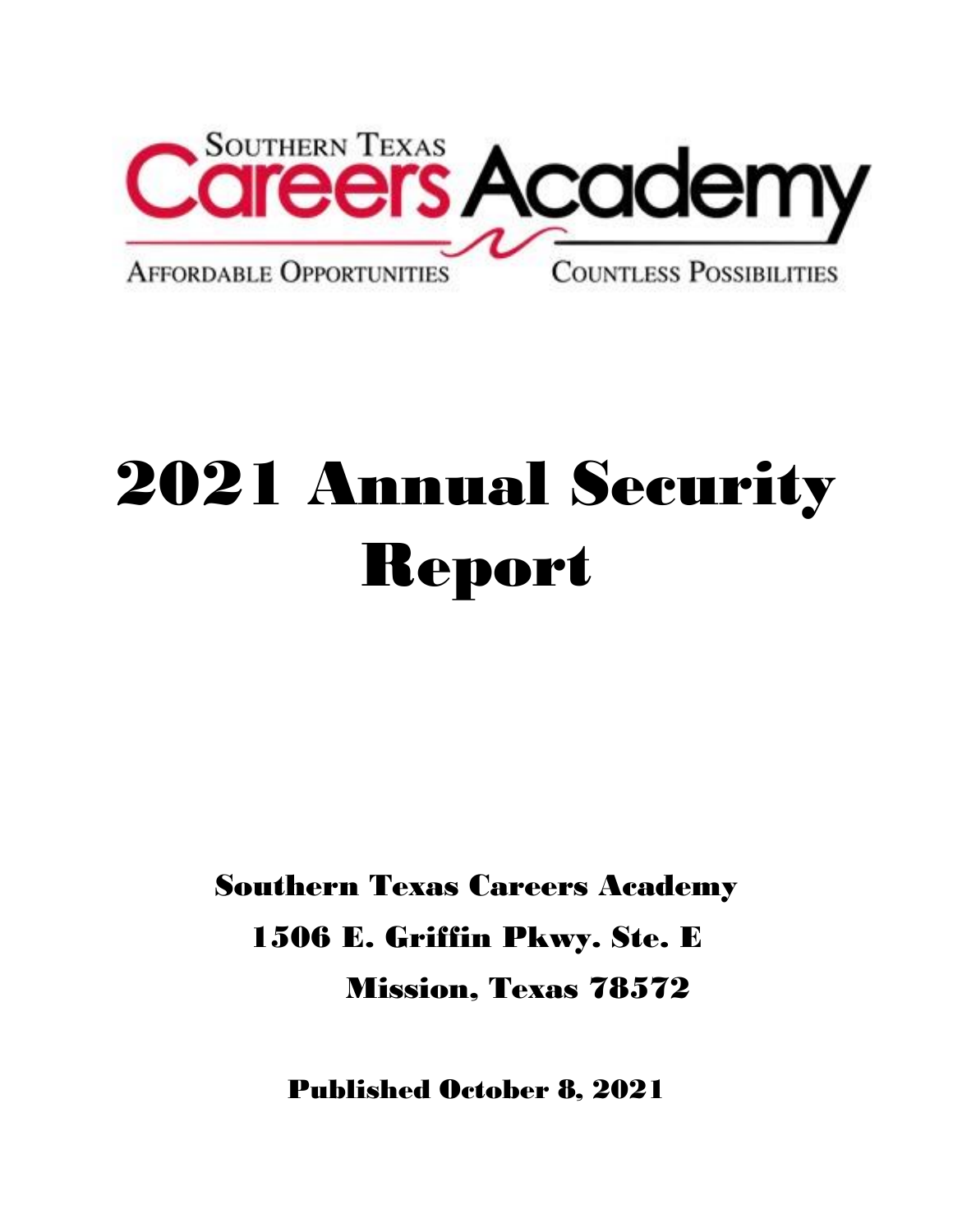## 2021 Annual Security Report

The Annual Security Report provides crime and safety information, policies, and procedures to Southern Texas Careers Academy, LLC., students, faculty, and staff. This information is provided in accordance with the Jeanne Clery Disclosure of Campus Security Policy and Campus Crime Statistics Act, also known as "The Clergy Act."

The 2021 Report includes statistics for report years 2018 – 2020, concerning reported crimes that occurred on campus, on non-campus property, or on public property within or immediately adjacent to the campus. Southern Texas Careers Academy, LLC campus does not have student housing. The report also includes the policies concerning campus security and safety.

This report is updated and distributed on an annual basis to all students and employees, and is placed in the Consumer Information section of each brand website, where it is available to prospective students, students, and employees. A hard copy of the report will be provided upon request from the campus ExecutiveDirector.

Southern Texas Careers Academy, LLC campus are not permitted to take retaliatory action against anyone with respect to the implementation of any provision of the Jeanne Clery Disclosure of Campus Security Policy and Campus Crime Statistics Act.